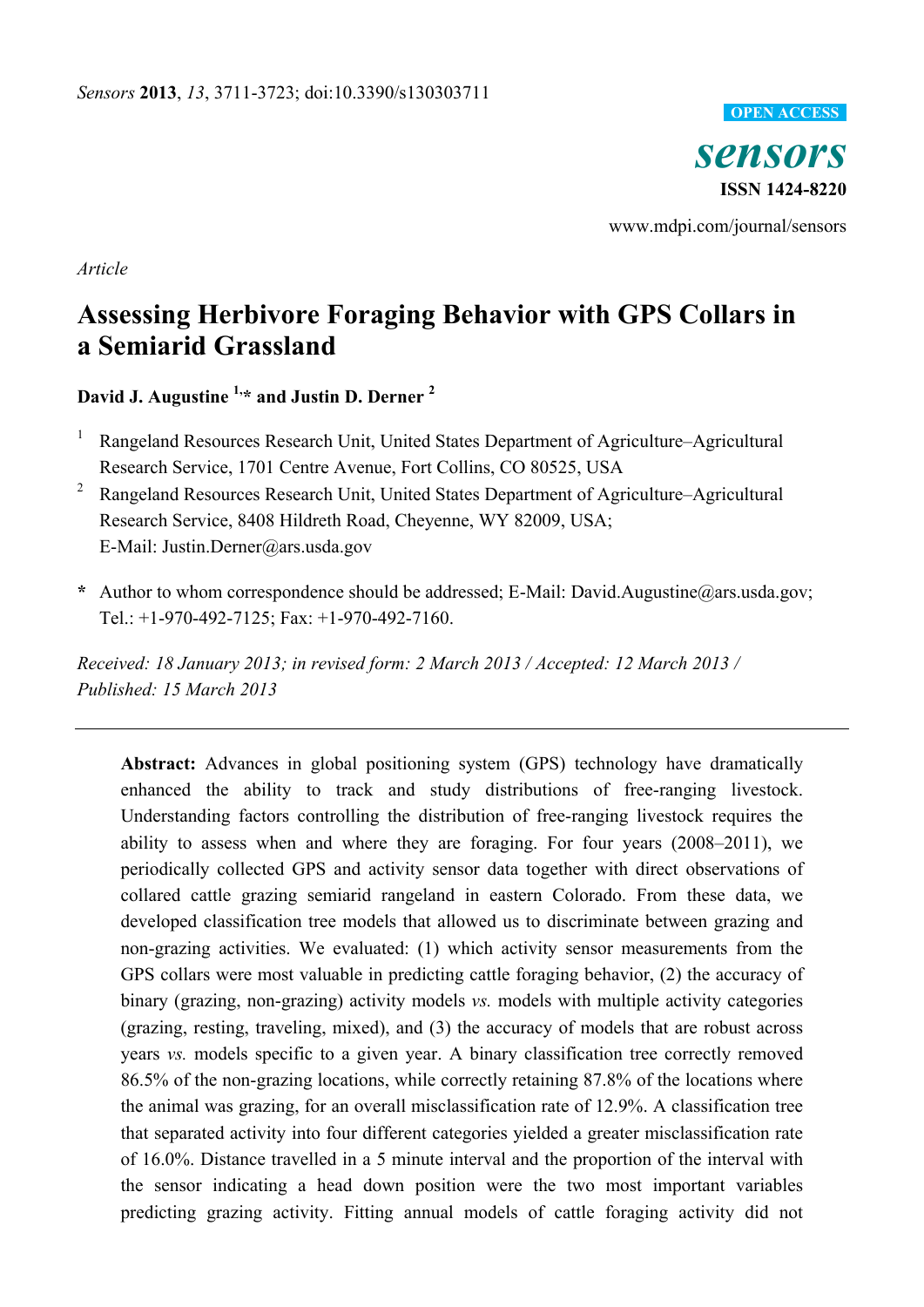improve model accuracy compared to a single model based on all four years combined. This suggests that increased sample size was more valuable than accounting for interannual variation in foraging behavior associated with variation in forage production. Our models differ from previous assessments in semiarid rangeland of Israel and mesic pastures in the United States in terms of the value of different activity sensor measurements for identifying grazing activity, suggesting that the use of GPS collars to classify cattle grazing behavior will require calibrations specific to the environment and vegetation being studied.

**Keywords:** activity sensors; classification tree; GPS collars; grazing behavior; herbivore distribution; livestock; rangeland; shortgrass steppe; ungulate

#### **1. Introduction**

Advances in the use of global positioning system (GPS) technology to track domestic and wild herbivores have revolutionized the study of ungulate distribution and movement patterns. However, the use of GPS technology to study the foraging behavior of free-ranging herbivores has been limited by the inability to distinguish between foraging locations and locations of other activities such as bedding, resting, or traveling. A recent review of dietary selection by domestic herbivores [1] noted that advances in this subject will require "better linking of behavioral and nutritional studies", and "more explicit spatial models of foraging behavior that incorporate multiple scales of decision making." Advances will therefore require not just recording the location of a herbivore over time, but increased use of methods that can determine both where and when herbivores are feeding. Similarly, improved understanding of how herbivores affect vegetation dynamics and ecosystem processes often requires knowing the spatiotemporal pattern of forage utilization within an area, rather than simply the number of herbivores using the area [2–4].

The distance moved by a herbivore over a given time interval is expected to be an indicator of its activity. For example, short distances are likely to indicate stationary behaviors (standing, bedding), long distances to indicate traveling without feeding, and intermediate distances to be associated with feeding. However, for an interval lasting several minutes or more, there can be substantial overlap in distances moved during each of these activities, which is further compounded by error in GPS location data [5,6]. Over intervals of a minute or less, movement rates or distances may be better able to discriminate between resting, feeding and traveling, but require collection of substantially larger datasets and associated increases in equipment battery requirements [7,8]. Many commercially available GPS collars can be configured to include an activity sensor which records movements in a given direction over a particular time period, and the angle of the collar which indicates the orientation of the head of the animal When these activity sensors are used alone, or in combination with distances moved by the animal, it is possible to more accurately discriminate between grazing and non-grazing activities [9,10]. Calibration of GPS collars to predict animal activity, however, requires direct field observations of the animals, which can be labor intensive. Activity calibrations for GPS collars on cattle have been conducted with limited sample sizes [1–3,9,10], but it remains unclear whether a general predictive equation can be developed, or whether the kinds of movements measured by activity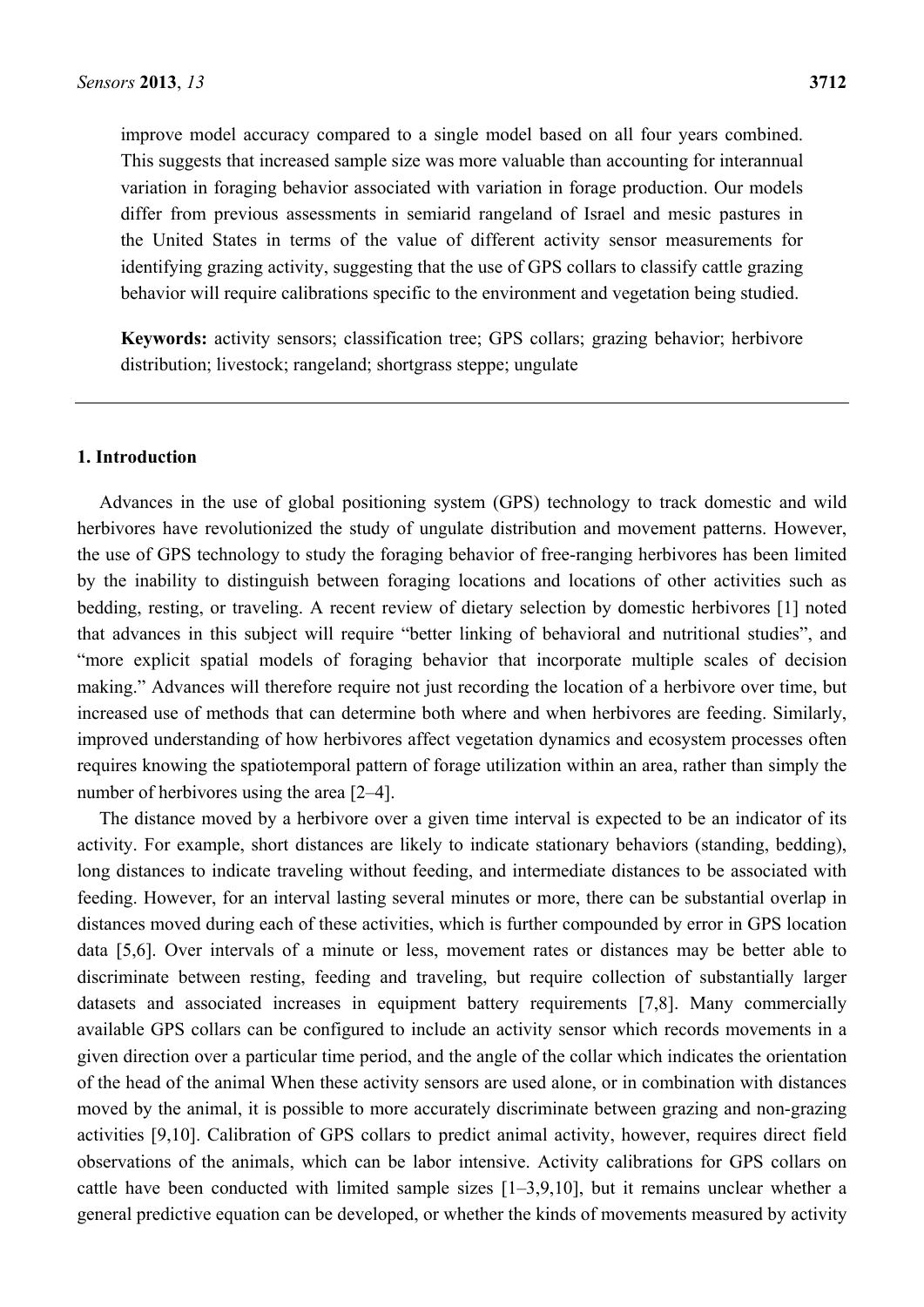sensors are robust across different types of rangelands. In addition, previous studies have not examined the degree to which calibrations are robust with respect to interannual variation in precipitation and forage availability.

We used direct observations of cattle grazing shortgrass steppe in eastern Colorado, USA, to develop models that use data from Lotek GPS collars to discriminate among different behaviors. We conducted calibration tests in four different years that varied widely in precipitation amount and pattern, and during different months within each growing season. We use classification and regression tree (CART) analysis [11] to ask: (1) how robust are models of cattle grazing activity across different types of rangelands; (2) what aspects of activity sensors are most valuable in predicting cattle foraging behavior; (3) what level of accuracy can be achieved for models that are robust across years *vs.* models that are specific to a given year, and (4) what is the accuracy of models that predict multiple categories of cattle activity (grazing, resting, traveling) *vs.* binary models of grazing *vs.* non-grazing activity?

### **2. Experimental Section**

## *2.1. Study Site*

We evaluated yearling steer behavior while they grazed native shortgrass steppe at the USDA-Agricultural Research Service's Central Plains Experimental Range (CPER) located approximately 12 km northeast of Nunn, Colorado, USA (40°50´N, 104°43´W). Mean annual precipitation is 340 mm, and mean growing season (April-August) precipitation is 241 mm. Topography is characterized by gently undulating plains. Blue grama (*Bouteloua gracilis* (Willd. Ex Kunth) Lag. ex Steud) and buffalograss (*Buchloe dactyloides* (Nutt.) J. T. Columbus) are the dominant grasses (>80% of ANPP) and scarlet globemallow (*Sphaeralcea coccinia* (Nutt) Rydb.) is the most abundant forb; mean annual aboveground plant production is ~75 g·m<sup>-2</sup> [12].

# *2.2. GPS Collars and Cattle*

Steers were fitted with Lotek 3300LR GPS collars (Lotek Engineering, Newmarket, Ontario, Canada; www.lotek.com) that weighed 1.2 kg. Collars included a buckle that allowed us to rapidly place them around the necks of steers and to remove them while the animals were restrained within a chute. Once the collar was on the steer, we examined the fit around the neck, and adjusted the length of the collar belt to ensure that a person's fingers fit between the animal's neck and the inside of the collar. Collars were set to record GPS positions at 5-minute intervals. Collars included a dual axis activity sensor that recorded the number of up-down (Yact) and side-to-side movements (Xact; up to a maximum of 255 detected in each 5 minute interval), corresponding to the same interval as the GPS fixes. In addition to the number of movements along the y-axis, sensor data included the percentage of time that the y-axis sensor was in the "down" position (referred to hereafter as percent of time with head down). See reference [2] for additional details on the activity sensors. Steers were crossbred *Bos taurus* and were studied during the 15 May–30 September grazing season with a new group of steers studied each year; during the grazing season, they increased in live weight from approximately 270 kg to 410 kg.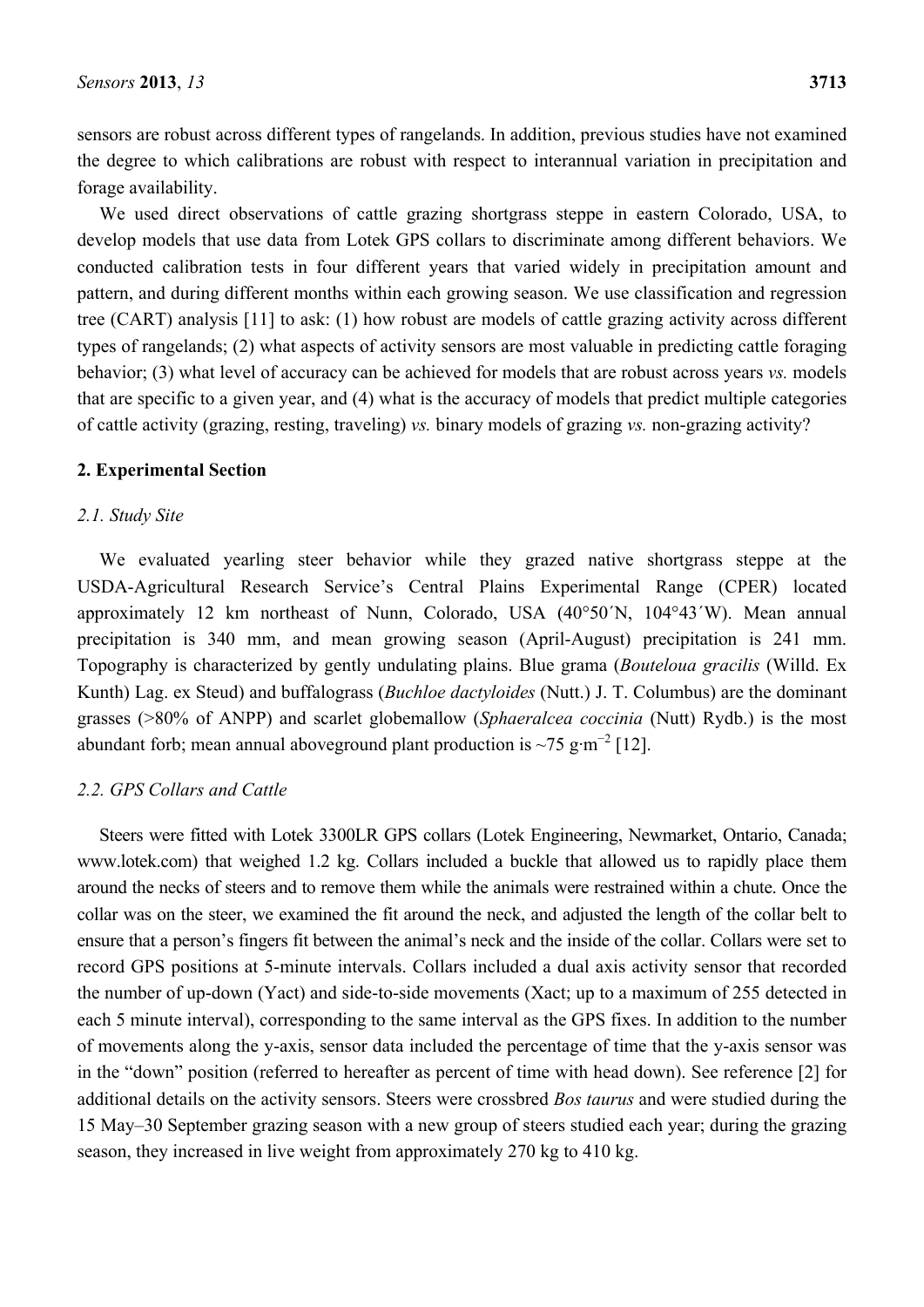#### *2.3. Observations of Cattle Activity*

We concurrently collected GPS collar data and direct observations of 5–9 steers during each of 12 collar deployments during the grazing seasons of 2008 (four deployments during May–September), 2009 (two deployments during May–July), 2010 (four deployments during May–September), and 2011 (two deployments during June–August). Each deployment lasted 21–30 days, during which collars were distributed among three different pastures with three collars per pasture. Deployments occurred in two different sets of pastures (six pastures total) which were 65–390 ha in size. Visual observations of two or three of the collared steers in each pasture were conducted during daylight hours for 1 day of each deployment. Observations lasted an average of 5.1 h per day. Observations began during morning hours and lasted until early afternoon, and were scheduled to encompass bouts of both grazing and resting or bedding within a given day.

Direct observations followed the methods of Ganskopp and Bohnert [7]. One observer was assigned to each steer. Observers used a hand-held GPS device to record time, in order to ensure synchrony with time being recorded by the GPS collars. Cattle activity was classified into categories consisting of grazing (including grazing while walking as long as the animal's head was down and it harvested forage), traveling (walking without grazing), standing, bedding, grooming, drinking, or consuming mineral salts. Activity timing and duration were recorded every 30 seconds. When an animal switched from one activity to another, observers mentally noted the precise transition time on the hand-held GPS unit. If the new activity persisted for >15 seconds, then the transition was recorded. If the animal resumed its prior activity in <15 seconds, then the interlude was ignored. Each 5 minute interval was assigned to the category of "grazing" if the animal was grazing for ≥50% of the 30 second intervals. Those not classified as grazing were then classified as either "traveling" (>50% of the 30 second intervals spent traveling) or "resting" (≥50% of the 30-second intervals spent bedding, standing, drinking, grooming, and/or consuming salts). Remaining observation periods were assigned a classification of "mixed activity".

#### *2.4. Statistical Analysis*

We developed binary models predicting whether or not a given 5-minute interval was classified as grazing based on activity sensor data and the distance moved between GPS fixes. Activity sensor data consisted of total movements recorded along the horizontal axis (Xact), total movements recorded along the vertical axis (Yact), the sum movements in both directions (XYsum), and percent time with the head down. Models were developed using CART analysis [11]. Model splits were determined by maximizing a LogWorth statistic that is related to the likelihood ratio chi-square statistic  $(G^2)$  associated with each potential split, where  $G^2$  is defined on the basis of an entropy index (see reference [11] for a discussion of possible indicies for determining splitting criteria). The LogWorth statistic is equal to  $-\log_{10}(p\text{-value})$ , where the *p*-value for a given split is calculated in a manner accounting for the number of different ways in which splits could occur. Details on how *p*-values are calculated during the fitting of classification trees, and their relationship to the likelihood ratio chi-square statistic, are provided by Sall [13]. All candidate classification tree models were fit using the JMP statistical package, version 8.0. For each deployment, we randomly selected one collar and withheld all of the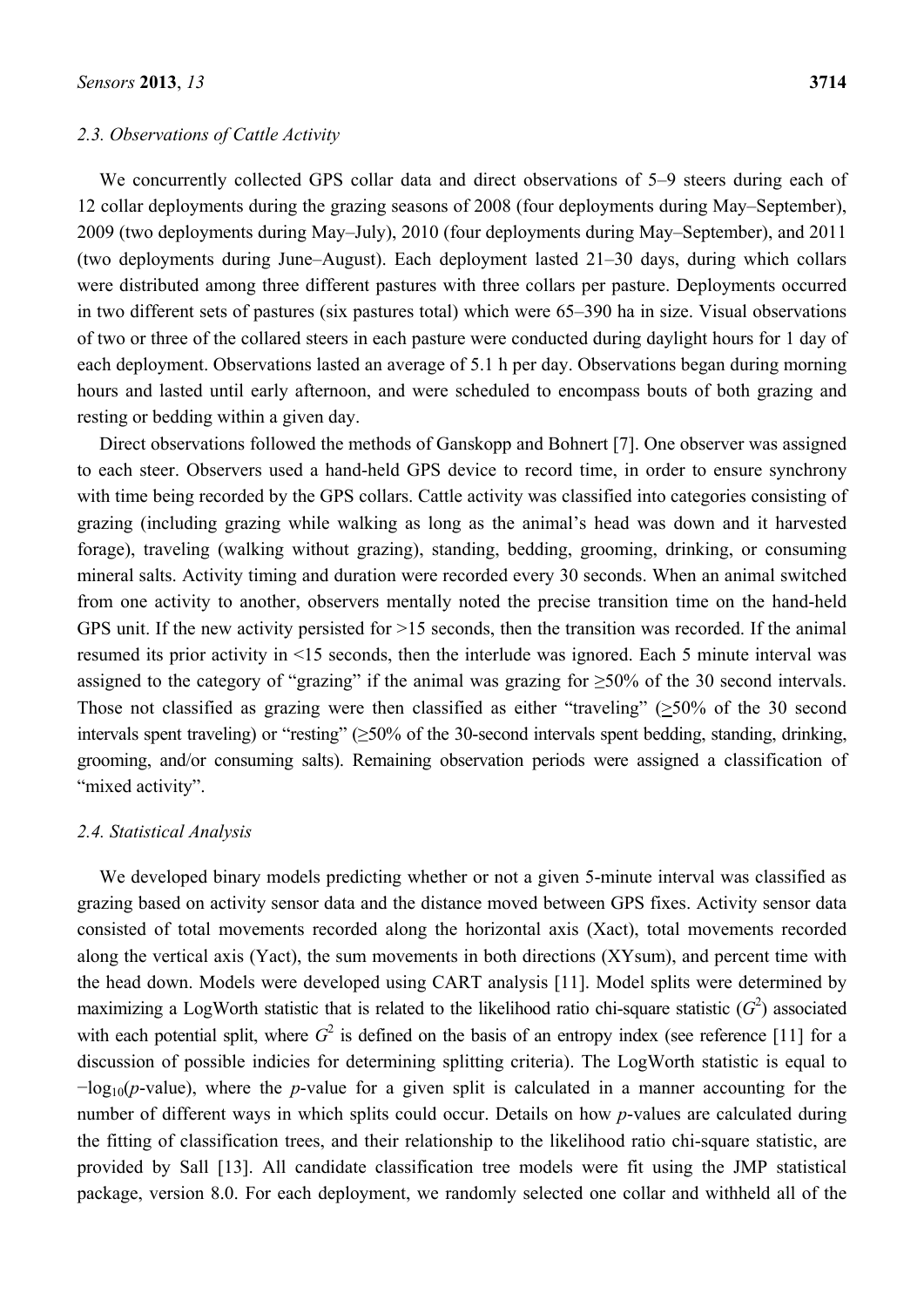5-minute intervals with observation data for that collar from the training data set used to fit models. The set of withheld observations ( $n = 681$  5 minute intervals) is referred to as the validation dataset. We selected models by first fitting classification trees of increasing complexity (increasing number of splits) to the training dataset  $(n = 5.367.5)$  minute intervals), and then selecting the model that minimized misclassification rates for the validation dataset [11]. We also fit models based on the data collected in all 4 years, and compared them with models fit separately to each year of data.

#### **3. Results**

In total, we collected concurrent GPS collar and direct observation data for 98 steer-collar combinations and 6,048 5-minute intervals. These measurements spanned years that varied considerably in forage availability, with wet years in 2009 and 2010 (353 and 285 mm growing season precipitation; peak standing crop of 2439 and 1518 kg/ha) and dry years in 2008 and 2011 (240 and 245 mm growing season precipitation; peak standing crop of 531 and 732 kg/ha). We first examined histograms of movement distances and sensor measurements for the training dataset for each of the four activity categories (Figure 1), in order to gain insight to how they may contribute to models differentiating among activities.

Shape of the frequency distributions differed among Grazing, Resting and Traveling most notably in terms of percent of the 5-minute interval in which the Y-axis sensor was in the headdown position (Headdown), and distance moved in the 5-minute interval (DIST). Headdown was bimodal for Resting, and strongly skewed toward 100% for Grazing. DIST was strongly skewed toward zero for Resting, and bimodally distributed for Traveling. In contrast, shape of the frequency distributions for movements in the horizontal and vertical directions was similar for Grazing, Resting and Traveling. In the case of movements in the vertical direction, the vast majority of counts were between 0 and 12 for all three primary activity categories (Figure 1). The 'mixed' category comprised only 0.7% of the total number of observations, and generally exhibited more variable frequency distributions than the other activity categories.

We evaluated binary models that differentiated between grazing *vs.* all other activities (resting, traveling and mixed) combined. Classification tree demonstrated showed that Headdown and DIST were the two most important variables in all models (Figure 2). When observations from all years were modeled collectively, the first model split differentiated between intervals with Headdown  $\leq 94.7\%$ (non-grazing) *vs.*  $\geq$  94.7% (grazing;  $r^2 = 0.35$ ). Three additional splits yielded significant model improvement ( $r^2 = 0.51$ ) by partitioning the Headdown  $\geq 94.7\%$  category into DIST < 6.59 m (non-grazing) and DIST  $\geq$  6.59 m (grazing), and then partitioning the former group on the basis of motion along the x-axis of the activity sensor (Xact  $> 76$  = grazing), and the latter on the basis of distance travelled ( $DIST < 127.57 = \text{grazing}$ ).

At this point, further splitting yielded much smaller improvements in model fit, and certain splits continued to reduce misclassification rates for the validation data. For the category with Headdown  $\leq$  94.7% (mean probability of grazing = 0.11), at least 4 additional splits were required to identify one subset with a mean probability of grazing greater than 0.5. This yielded small improvements in model predictive capacity for the training dataset, and either increased error in the validation dataset (four additional splits, yielding an 8-split model) or provided no net improvement in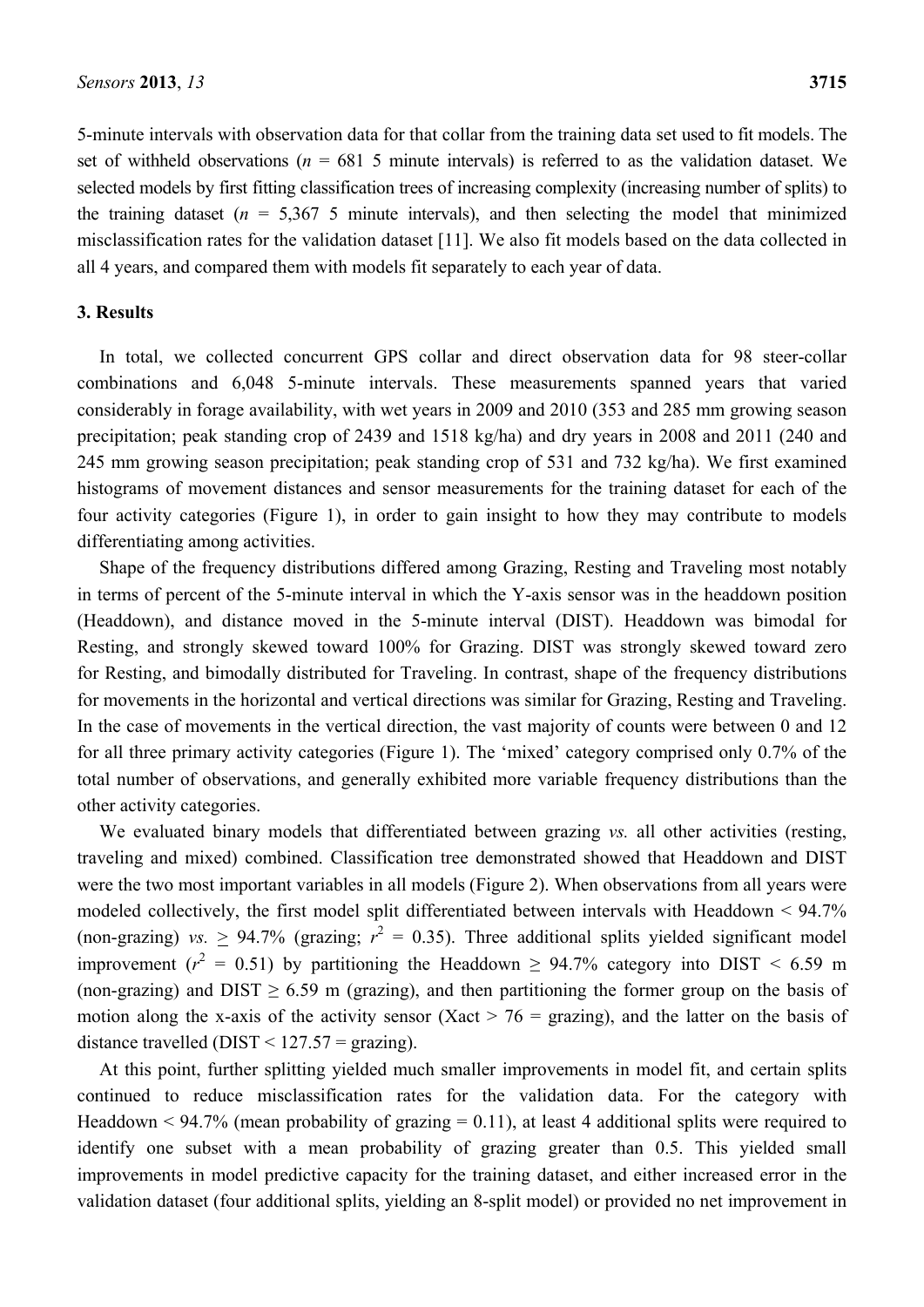error for the test dataset (five additional splits, yielding a 9-split model; Table 1). These splits were therefore excluded from the final selected model.

Figure 1. Frequency distributions of movement distances and activity sensor measurements collected at 5 minute intervals using Lotek 3300LR GPS collars on yearling steers in eastern Colorado, for each of four activity categories. The "mixed" category refers to 5 minute intervals where neither grazing, resting, nor traveling occurred for 50% or more of the interval. Red lines show thresholds identified by the final selected classification tree discriminating among the four activity categories (see Figure 3).



For the category with Headdown  $\geq$ 94.7% and its subsets, additional splits in the classification tree yielded improved model predictive capacity both for the training and validation datasets, up to a minimum misclassification rate for a 9-split model (Table 1). The final selected binary model included five categories defining non-grazing activities, and five categories collectively defining grazing activity (Figure 2). Note that as we considered models of increasing complexity (*i.e*., increasing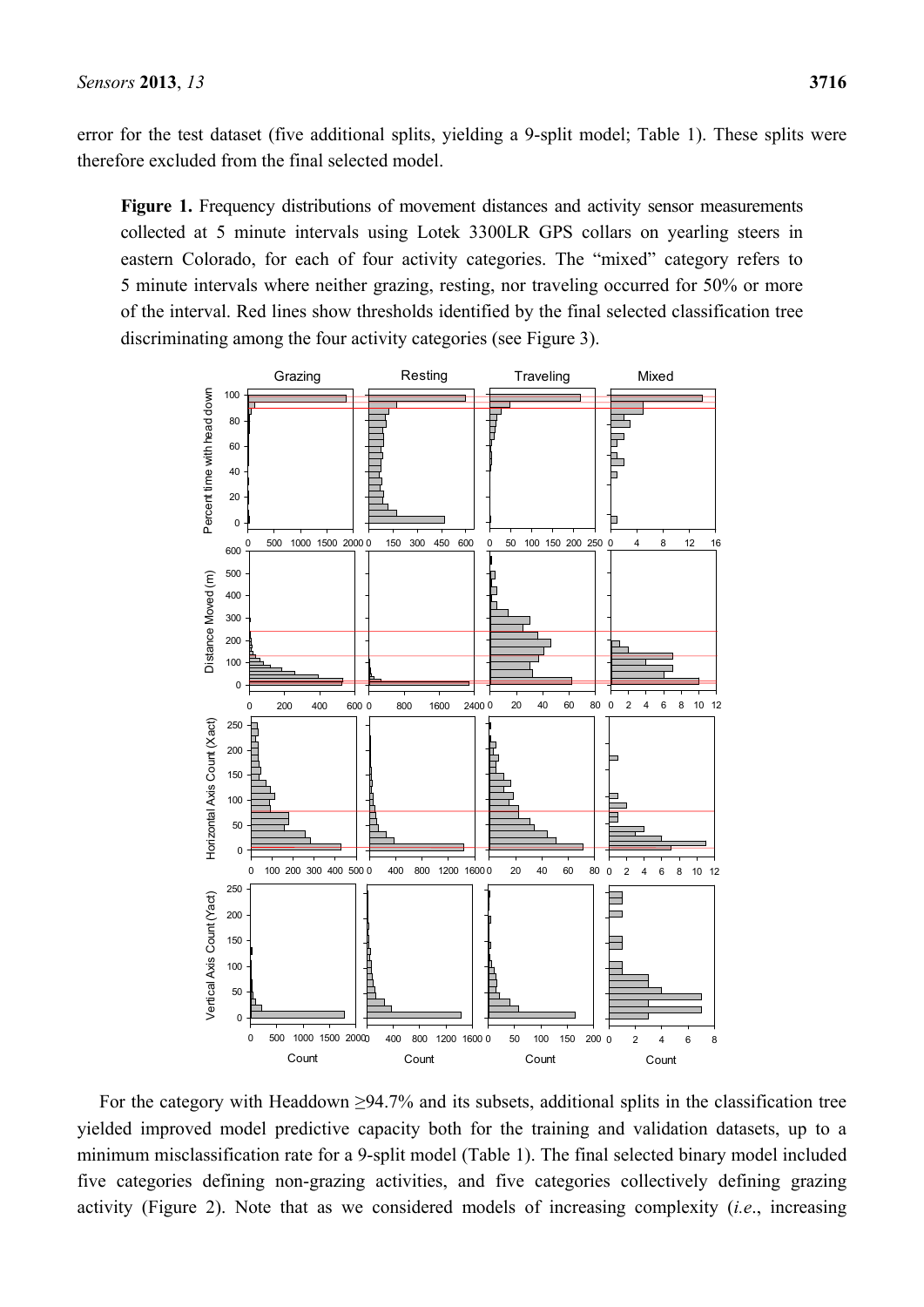number of splits), more than one split was required to separate a group of observations into multiple smaller groups that differed in activity. For example, given the 4-split model, two additional splits (6-split model) were required to partition a group of observations into subgroups which included both grazing and non-grazing categories, such that a 5-split model could not be considered. All possible models with four to 11 splits were evaluated against the validation dataset (Table 1) when selecting the final 9-split model presented in Figure 2.

**Figure 2.** Selected binary classification tree differentiating cattle grazing *vs.* non-grazing activities based upon movement distances and activity sensor data collected at 5-minute intervals with Lotek 3300LR GPS collars on yearling steers in eastern Colorado. Misclassification rates for this model for both the training and validation datasets are shown in bold in Table 1. Number of observations refers to the training dataset. Variables in the classification tree are DIST = Distance in meters between GPS fixes over a 5-minute interval, Xact = number of movements in the horizontal direction (head movement left to right or right to left) detected by the activity sensor, Yact = number of movements in the vertical direction (head movement up and down) detected by the activity sensor,  $XYsum = Xact + Yact$ , and Headdown = percent of the 5-minute interval in which the Y-axis sensor was in the head down position. See text for a definition of the LogWorth statistic.

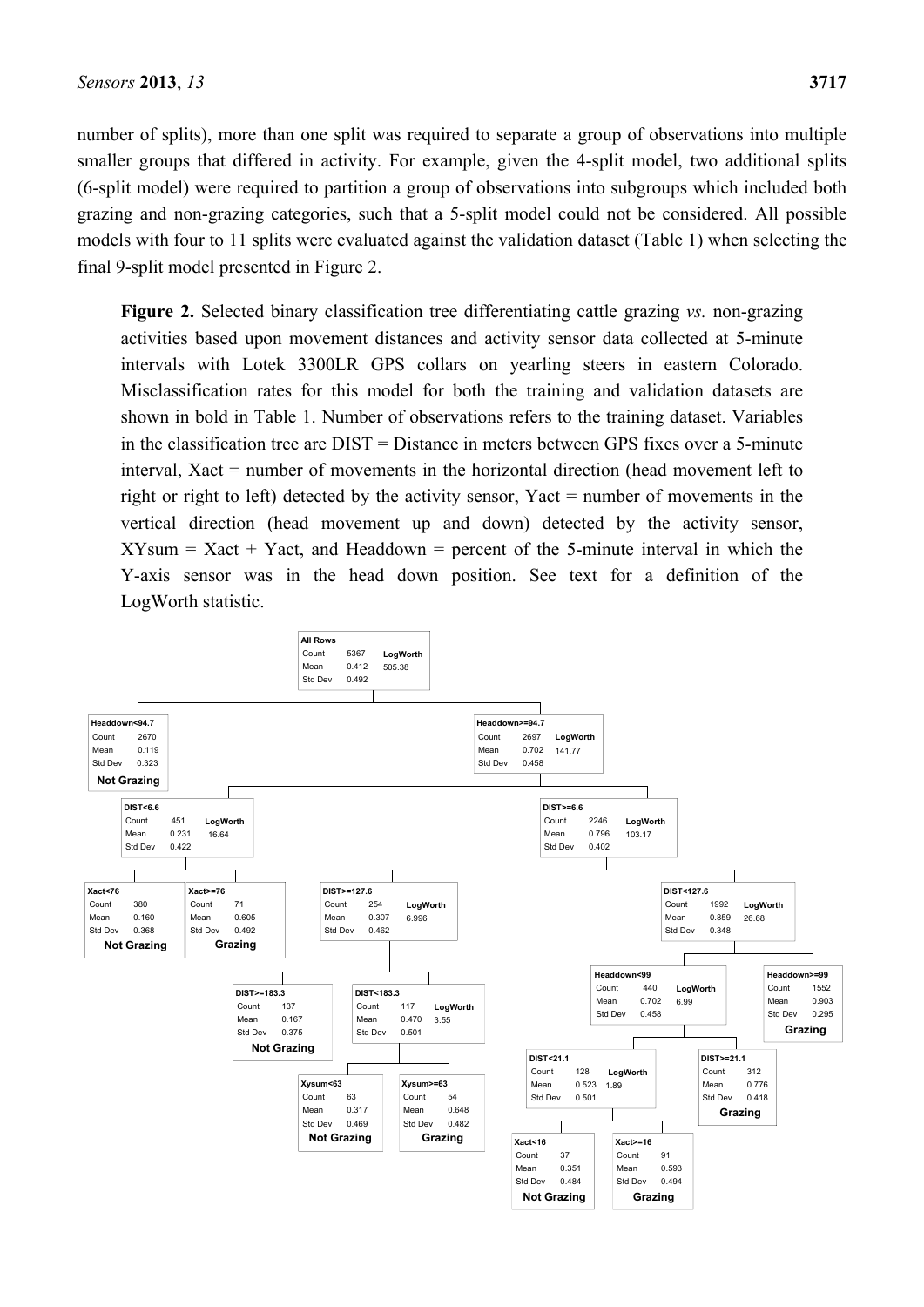Figure 3. Selected four-category classification tree for cattle activity predicted by movement distances and activity sensor data collected at 5-minute intervals using Lotek 3300LR GPS collars on yearling steers in eastern Colorado. Counts of observations in each box refer to the training dataset used to fit the model. Variables in the classification tree are  $DIST = Distance$  in meters between GPS fixes over a 5-minute interval, Xact = number of movements in the X direction detected by the activity sensor, Yact  $=$  number of movements in the Y direction detected by the activity sensor,  $XYsum = Xact + Yact$ , and Headdown  $=$  percent of the 5-minute interval in which the Y-axis sensor was in the head down position. See text for a definition of the LogWorth statistic.



**Table 1.** Misclassification rates for binary classification trees differentiating between cattle grazing and non-grazing activities based upon synchronized GPS collar and direct observation data collected for yearling steers grazing shortgrass steppe in eastern Colorado during 2008–2011. The final selected model is shown in bold, and presented in Figure 2.

|                                                         |       | <b>Misclassification Rate</b> |                  |                        |                |                  |                  |  |
|---------------------------------------------------------|-------|-------------------------------|------------------|------------------------|----------------|------------------|------------------|--|
| Number of                                               |       | <b>Training Data</b>          |                  | <b>Validation Data</b> |                |                  |                  |  |
| <b>Model Splits</b>                                     |       |                               | False            |                        |                | False            |                  |  |
|                                                         | $r^2$ | <b>Overall</b>                | <b>Negatives</b> | <b>Positives</b>       | <b>Overall</b> | <b>Negatives</b> | <b>Positives</b> |  |
| $\overline{4}$                                          | 0.505 | 14.3                          | 13.8             | 15.0                   | 14.1           | 15.4             | 12.2             |  |
| Splitting within the (Headdown $\leq 94.7\%$ ) category |       |                               |                  |                        |                |                  |                  |  |
| 8                                                       | 0.549 | 13.6                          | 12.1             | 15.9                   | 14.7           | 14.7             | 14.7             |  |
| 9                                                       | 0.551 | 13.6                          | 12.4             | 15.3                   | 14.1           | 15.4             | 12.2             |  |
| Splitting within the (Headdown $\geq 94.7\%$ ) category |       |                               |                  |                        |                |                  |                  |  |
| 6                                                       | 0.512 | 14.0                          | 13.0             | 15.5                   | 13.4           | 13.6             | 13.0             |  |
| 9                                                       | 0.529 | 13.8                          | 13.2             | 14.6                   | 12.9           | 13.5             | 12.2             |  |
| 11                                                      | 0.530 | 13.7                          | 13.4             | 14.1                   | 13.2           | 14.0             | 12.2             |  |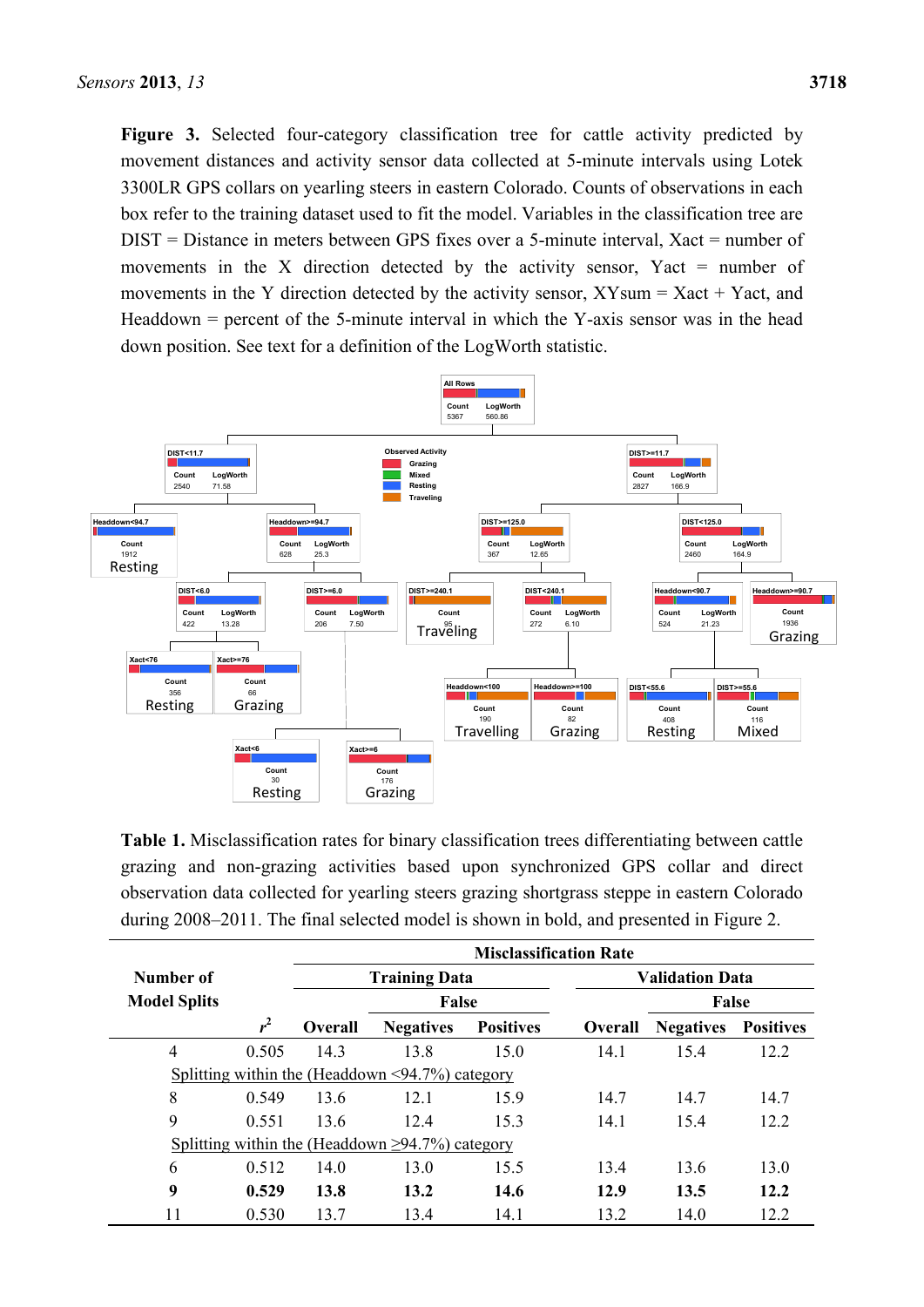The final selected binary model had overall misclassification rates of 13.8% and 12.9% for the training and validation datasets, respectively. Analysis of variation in the misclassification rate for each collar-steer combination gave a 95% confidence interval of 11.5–15.1% (training dataset) and 8.5–16.8% (validation dataset) for the selected model's overall misclassification rate. The selected model also had a false positive rate (12.2%) similar to the false negative rate (13.5%).

We tested whether the model based on all four years of collar deployments could be improved by fitting separate models for each year. Based on the same model evaluation process using the yearly validation data, we selected 8-split models for 2008, 2009, and 2011, and a 9-split model for 2010. In three of four years (2008, 2009 and 2010), the cumulative model had greater predictive capacity (misclassification rates 1–4% lower) than did yearly models (Table 2). In contrast, the 2011 yearly model's misclassification rate was lower than the cumulative model (Table 2).

| <b>Models</b>              | <b>All Years</b> | 2008 | 2009 | <b>2010</b> | 2011 |
|----------------------------|------------------|------|------|-------------|------|
| Cumulative                 |                  |      |      |             |      |
| Overall Rate               | 12.9             | 11.1 | 9.7  | 16.8        | 13.5 |
| <b>False Positive Rate</b> | 13.5             | 15.5 | 8.5  | 7.8         | 12.5 |
| <b>False Negative Rate</b> | 12.2             | 6.5  | 10.5 | 20.9        | 14.6 |
| <b>Yearly</b>              |                  |      |      |             |      |
| Overall Rate               |                  | 15.0 | 12.3 | 177         | 12.6 |
| <b>False Positive Rate</b> |                  | 17.9 | 9.1  | 5.1         | 12.3 |
| <b>False Negative Rate</b> |                  | 12.3 | 14.3 | 22.8        | 13.0 |

**Table 2.** Misclassification rates (% of total observations) for the validation dataset used to test the binary classification trees predicting cattle activity (grazing *vs.* not grazing) for all 4 years of data combined (cumulative model) and for each year modeled separately.

In addition to the binary trees, we evaluated classification trees that partitioned cattle activity into four categories consisting of grazing, resting, traveling, and mixed activity. Following the same process used in selection of the binary classification trees, for the categorical classification tree we selected a 10 split model (Figure 3), which gave a minimum misclassification rate of 16.4% when applied to the validation dataset (112 out of 681 observations misclassified; Table 3). The selected model was most effective in predicting resting activity (11.8% misclassified) and grazing (15.0% misclassified), but less effective in identifying intervals when cattle were traveling (42.5% misclassified), primarily due to inclusion of grazing activity in the category predicted to consist of traveling (Table 3). A small proportion of the intervals in the training and validation datasets (0.7 and 1.2% respectively) were classified as mixed activity because no single activity (grazing, resting or traveling) occurred for more than 50% of the interval; such intervals had no distinctive pattern in terms of movement distance, head position, or number of movements recorded by the activity sensor (Figure 1).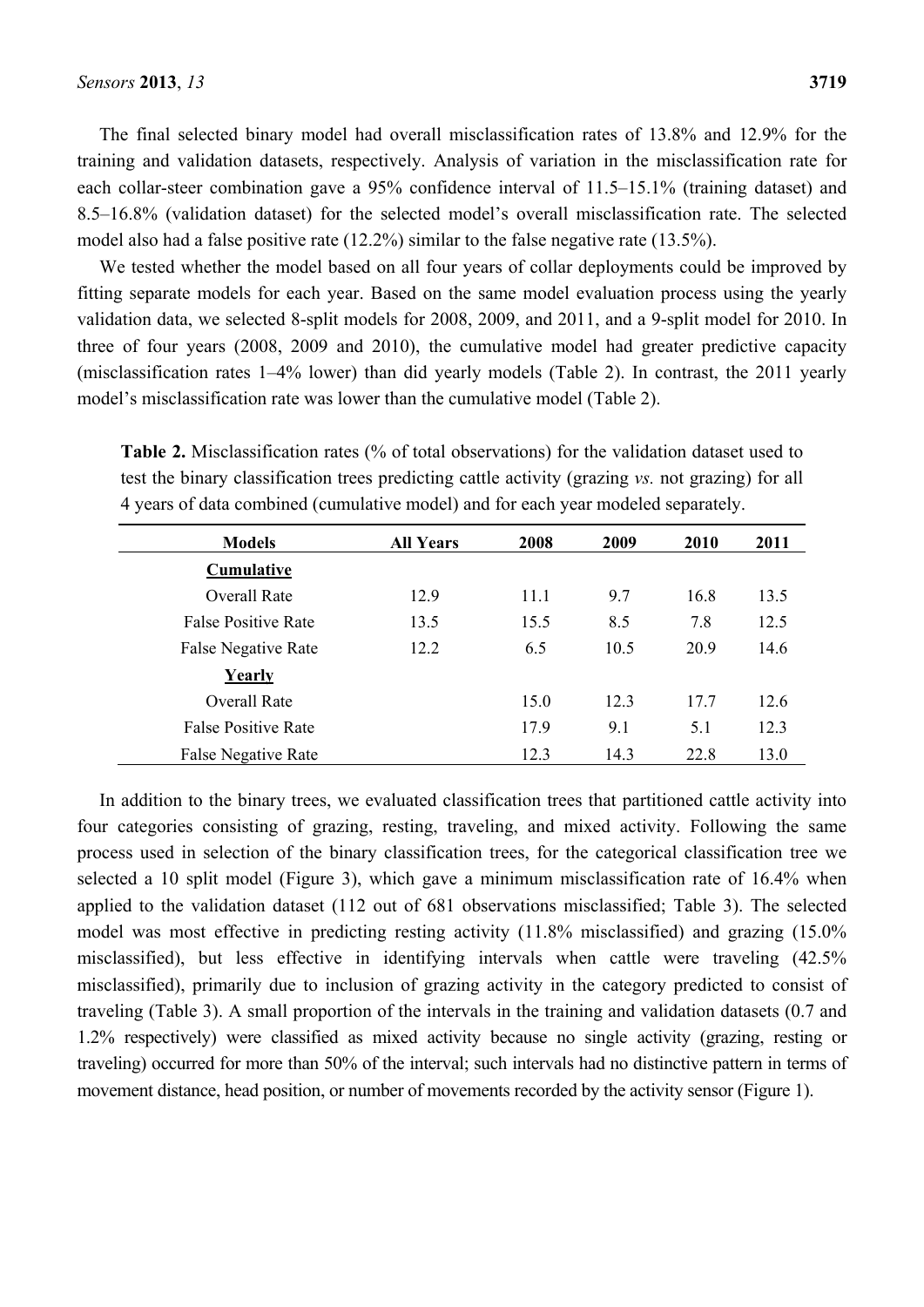| <b>Observed</b> |         | <b>Predicted Activity</b> |           |       |
|-----------------|---------|---------------------------|-----------|-------|
| Activity        | Grazing | Resting                   | Traveling | Mixed |
| Grazing         | 259     | 36                        | 16        |       |
| Resting         | 33      | 282                       |           |       |
| Traveling       |         |                           | 27        |       |
| Mixed           |         |                           |           |       |

**Table 3.** Frequency of observed *vs.* predicted cattle activities based on the selected 10-split categorical classification tree model (Figure 3) applied to the validation dataset.

### **4. Discussion**

For applications where researchers want to examine cattle foraging distribution, rather than simply the distribution of cattle locations, our binary classification was capable of correctly removing 86.5% of the non-grazing locations from datasets collected by GPS telemetry, while still correctly retaining 87.8% of the locations where the animal was grazing. Our overall misclassification rate (12.9%) was similar to the 12% misclassification rate reported from analyses based on 11 cattle-collar trials in semiarid Israeli rangeland [2], and greater than the 8.3% misclassification rate reported from analyses based on five cattle-collar trials in mesic pastures in Kentucky [3]. Surprisingly, even though these three studies collected data using the same 5-minute GPS fix schedule and a 2-axis activity sensor, they differed considerably in the way the activity sensor measurements were used to classify cattle grazing activity. In Kentucky, only the sum of the horizontal and vertical activity sensor counts was needed to distinguish grazing from non-grazing activity [3]. The Israeli model [2] relied on both horizontal and vertical activity sensor counts plus the distance moved in the 5-minute interval; this pattern was further supported by a second follow-up study in more heterogeneous Israeli rangeland [1]. In contrast, we found that for cattle grazing in semiarid, shortgrass rangeland of Colorado, movement recorded in horizontal and vertical directions provided only limited information in discriminating grazing from other activities (Figure 2). Our model primarily partitioned activity on the basis of the proportion of the 5 minute interval that the vertical sensor was in the head down position and the distance moved in the 5 minute interval. While horizontal activity counts and the sum of horizontal and vertical activity counts were included in our final selected model, they explained substantially less variation than movement distance and time with head down. This difference suggests that foraging behavior and/or the foraging environment of the cattle varied considerably among the three studies. The steers we studied were grazing a short, relatively homogenous sward where animals could repeatedly prehend and ingest bites with minimal head movement. During our observations of the steers, we noted that they rarely raised their heads during bouts of grazing to search for the next bite, thus limiting back-and-forth movements in the horizontal and vertical directions. In particular, movements detected on the vertical axis (Y-act) were frequently less than 12 both when cattle were grazing and resting (Figure 1). In contrast, previous studies examined activity sensors on cattle grazing swards with greater heterogeneity in vegetation structure, either associated with a more productive plant community [2], or with greater variation in height and spacing of the dominant bunchgrasses [1,3]. As a result, we suggest that the use of GPS collars and activity sensors to classify cattle grazing behavior will require calibrations specific to the type of vegetation being studied.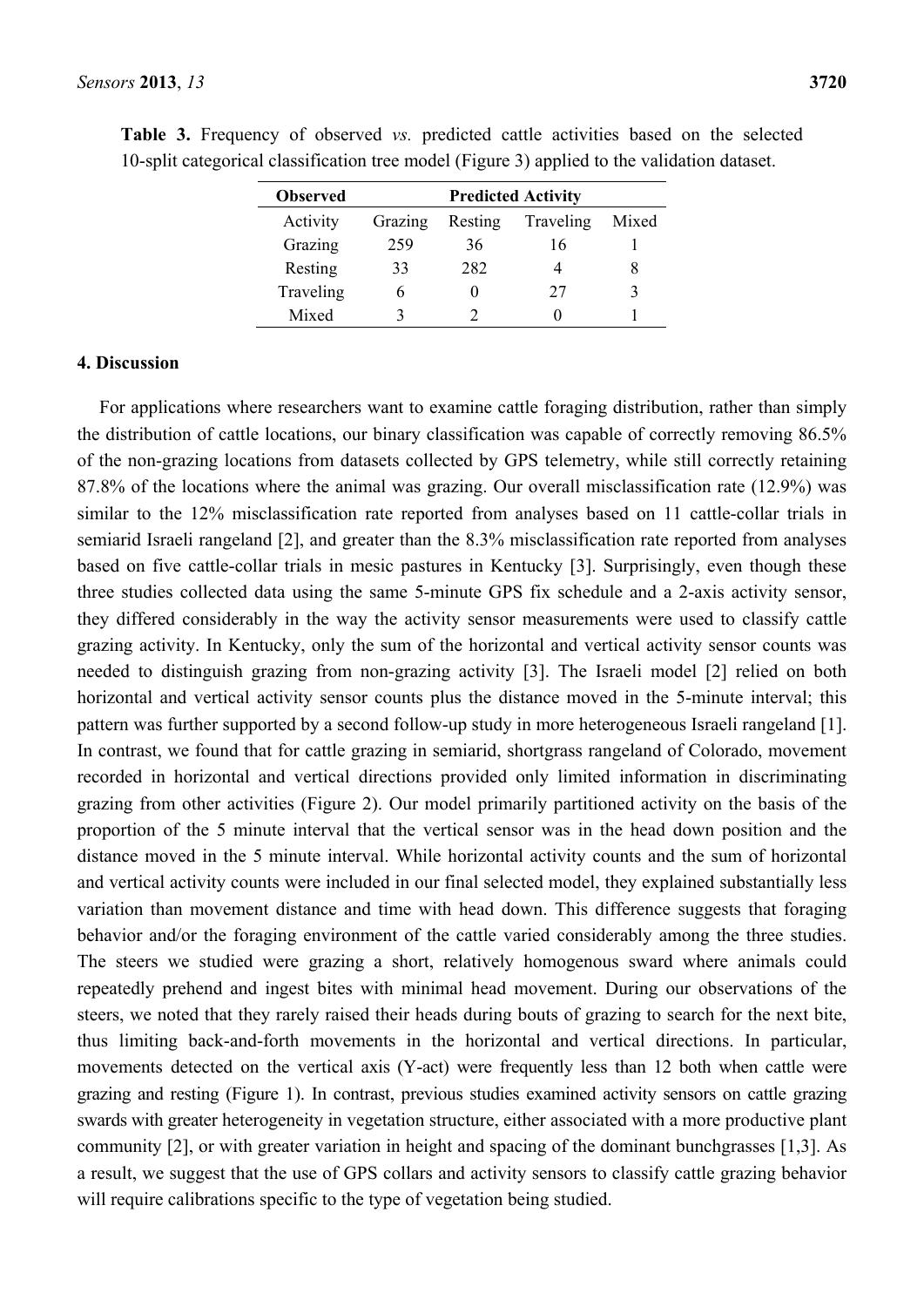Variation in how GPS receivers are attached to animals is likely to be another important source of error in predicting foraging activity [3,10,14]. Because we developed our classification tree models with a dataset that was independent of the validation dataset (*i.e*., the validation dataset consisted of collar-steer fittings that were not part of the model training dataset) our model misclassification rates include error due to variation in collar fit. It is still possible that variation among studies in collar fitting methods could contribute to differences in the way that activity sensor measurements predict cattle foraging activity. However, our study used the same type of collars and attempted to place them on the animals in a similar manner as Ungar and colleagues [2,3]. During our extensive field observations of cattle foraging behavior, we consistently noticed a lack of back-and-forth head movements in either the vertical or horizontal directions while animals were grazing in this shortgrass rangeland. We suggest this may explain why the Xact and Yact measurements from the activity sensors did not play a major role in discriminating between grazing and non-grazing activity.

Fitting annual models to predict cattle grazing activity did not improve model accuracy compared to a single model based on all 4 years of measurements combined. This result indicates that increased sample size was more valuable in enhancing model predictive capacity than was the development of annual models to remove the potential influence of interannual variation in cattle foraging behavior. This result also suggests that the wide variation among years in forage biomass did not have a major effect on the movement distances of steers (at least at a 5-minute temporal scale) or their head movement patterns during grazing.

When we separated the non-grazing group into additional categories consisting of resting, traveling and mixed activity, model predictive capacity declined (16.4% misclassification rate) primarily because we could not distinguish the mixed category (no single dominant activity within a 5-minute interval) from either resting or traveling (Figure 2). The 'mixed' category is a consequence of the 5-minute recording interval used by the activity sensor and separating the GPS fixes. Inclusion of the mixed category in our model reflects how the use of a 5-minute interval, as opposed to an instantaneous point in time, contributes to classification error. If researchers wish to examine the amount of time that an animal spends grazing each day, then a model that incorporates the full range of possible activities, including 5-minute intervals in which no single activity occurs for the majority of that time period, needs to be considered. Our classification tree placed 2% of the intervals into the "mixed" category where the combination of movement distances and activity sensor measures was not indicative of any distinct activity. By using a shorter time interval (e.g., 1 minute or less; reference [10]) this source of error could likely be reduced further. Conversely, this error will increase with the use of intervals longer than 5 minutes, and may reduce one's ability to effectively assess daily or sub-daily foraging time. For those intervals classified as mixed using our 5-minute interval method, 40% of the time was spent grazing; ignoring the mixed category (*i.e*., viewing it as a non-grazing category) would only underestimate total daily grazing time by 0.8%.

Other primary sources of error in our classification tree included: (1) animals traveling with their head down, which could be mistakenly classified as grazing; (2) animals standing with their head down, which could be mistakenly classified as grazing, and (3) animals grazing in a small patch with small net movement distance, which could be mistakenly classified as resting. The model did effectively distinguish between resting and traveling, primarily on the basis of the distance travelled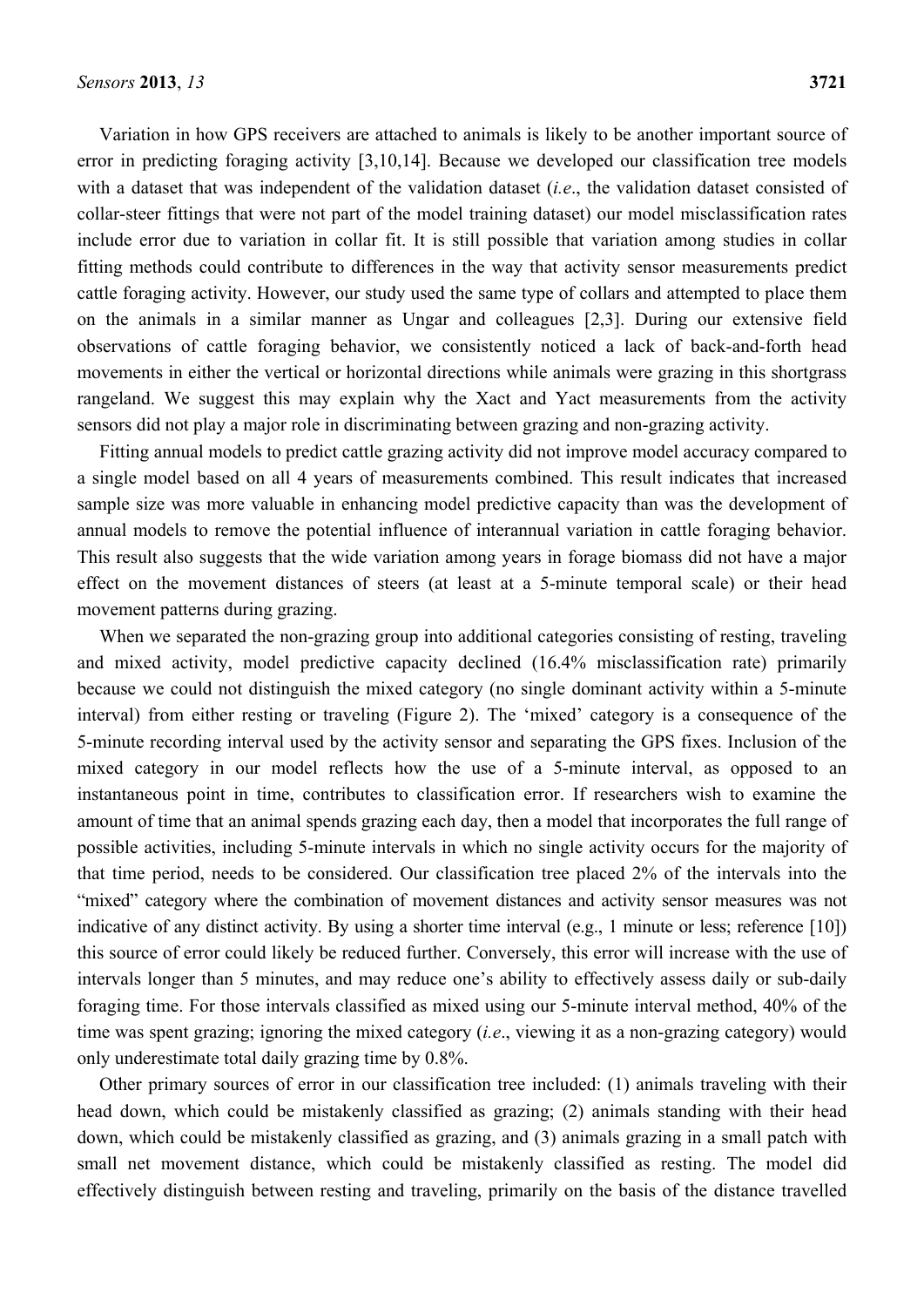with a 5-minute interval. For some applications, this may provide a more valuable classification of cattle activity than a binary model that only discriminates grazing *vs.* non-grazing activity.

## **5. Conclusions**

Our findings combined with those of previous studies [1–3] show that GPS collars with dual-axis activity sensors can be used to study the spatial foraging behavior of livestock with reasonable accuracy. By applying such calibrated classification tree models to datasets collected with GPS collars, researchers can more effectively understand factors influencing the foraging distribution of free-ranging livestock in a manner that is not biased by the selection of favored resting or bedding locations [7]. When using such an approach, we recommend developing classification trees specific to the study site based upon direct observations distributed across a range of animals, collars, and forage conditions that are representative of the dataset to which they will be applied. Findings also indicate that use of GPS locations collected at 5 minute or longer intervals is unlikely to classify grazing *vs.* non-grazing activity with error rates lower than 8 to 13%, and unlikely to predict multiple activity categories with error rates lower than 12 to 16%. One study tested combining a tri-axial accelerometer with GPS collars to predict grazing behavior of goats, and found similar error rates of 10–25% [15]. Another study considered how well grazing, resting and travelling behavior of cattle could be predicted using GPS data collected at 10-second intervals and analyzed over 3-minute intervals, without the aid of activity sensors [9]. They formally tested classification accuracy using an independent validation dataset, just as we did, but found a higher misclassification rate of 28.8% [9]. For applications requiring misclassification rates lower than the 13% that we achieved, combining GPS collars with other types of sensors or increased temporal resolution of GPS fixes may be necessary. By using GPS collars in combination with pedometers [2], error rates for a multiple category model can be reduced to 10%. Increasing accuracy further may require combining GPS collars with more specialized and data-intensive approaches such as acoustic sensors [16,17], or the collection and analysis of GPS locations over time periods of a minute or less [10].

# **Acknowledgements**

Research was funded by the USDA-Agricultural Research Service. We thank Patrick McCusker, Jeff Thomas, Troy Smith, Mary Ashby and Matt Mortenson for their assistance in collaring cattle, and Crow Valley Livestock Cooperative for providing the study cattle. We thank Patrick McCusker, Sasha Podolak, Tyler Odell, Emily Klarquist, Kasha Malling, Kayla Bish, Jacy Pannell, Alicia Komloski, Amanda Van Pelt and members of the SGS-LTER field crew for assisting with direct observations of collared cattle. We thank David Smith and Carmen Kennedy for assistance with data management.

# **Conflict of Interest**

The USDA-ARS, Northern Plains Area, is an equal opportunity/affirmative action employer, and all agency services are available without discrimination. Mention of trade names is for information only and does not imply an endorsement.